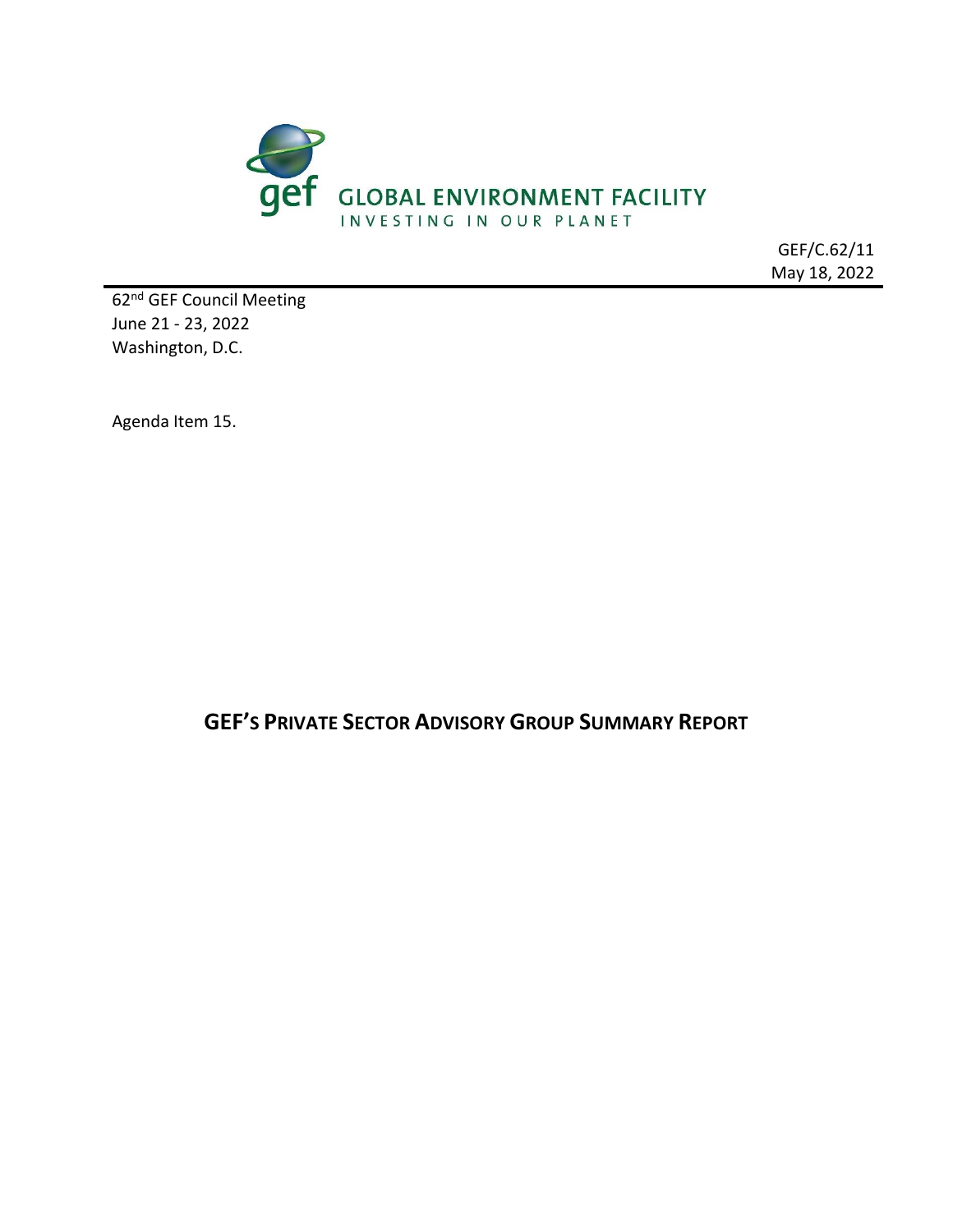#### **Recommended Council Decision**

At the 57<sup>th</sup> GEF Council Meeting, the Council invited the PSAG it to continue dispensing its duties, until the end of the GEF-7 replenishment cycle.  The Council, having considered document GEF/C.62/, *GEF's Private Sector Advisory Group Summary Report*, extends its deep appreciation to the members of PSAG for their contribution to the development of the Private Sector Engagement Strategy (PSES).

As the PSAG ceases its operation, the Council invites the Secretariat and the wider GEF Partnership to continue to maintain close links with PSAG members and other private sector interlocutors for activities that are relevant to the implementation of the PSES.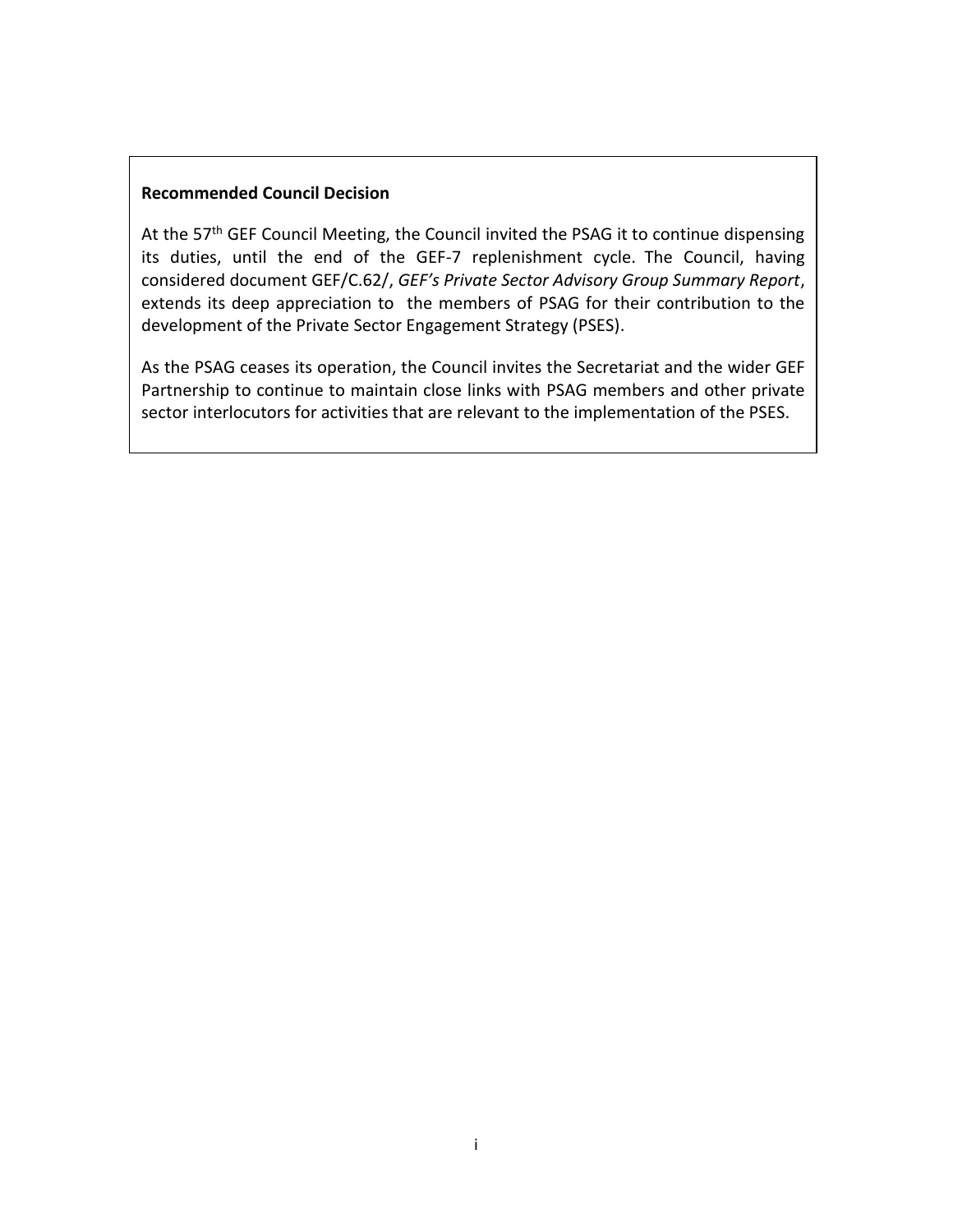## **Table of Contents**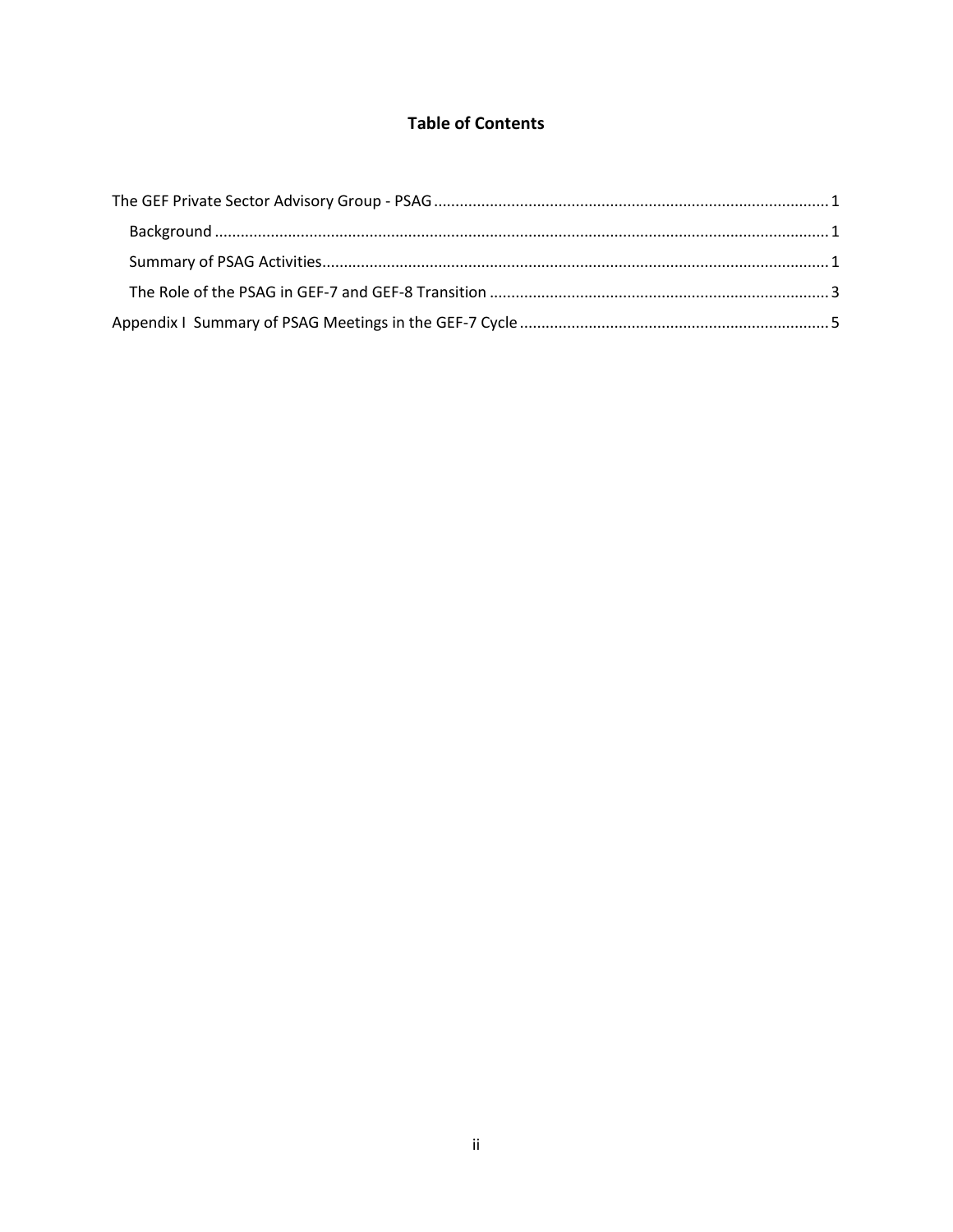#### <span id="page-3-0"></span>**THE GEF PRIVATE SECTOR ADVISORY GROUP - PSAG**

### <span id="page-3-1"></span>**Background**

1. The Council, at its 54<sup>th</sup> meeting, recommended the formation of a Private Sector Advisory Group (PSAG), which was empaneled and convened during 2019 according to the Terms of Reference<sup>1</sup> approved by Council in Da Nang, Viet Nam, 26 June 2018.

According to the ToRs,

*The Private Sector Advisory Group ("Advisory Group") will provide recommendations to the GEF Council on the formulation of the GEF's private sector engagement strategy, which is due for consideration by the Council in its meeting of the spring of 2019. In particular, the Advisory Group will advise the Secretariat on how to best engage the private sector in the implementation of the GEF-7 strategy.*

And that,

*The Advisory Group will operate at least until the Private Sector Engagement Strategy is approved. In Spring 2019 the Council will assess whether the term of the Advisory Group should be extended, under which mandate and for how long, based on the Private Sector Engagement Strategy.*

2. At the 57<sup>th</sup> GEF Council Meeting, The Council invited the PSAG it to continue dispensing its duties, until the end of the GEF-7 replenishment cycle. 

#### <span id="page-3-2"></span>**Summary of PSAG Activities**

3. The main function of the PSAG was to support the development of the PSES through consultations and recommendations with a specific focus on how to best engage the private sector in the implementation of the GEF-7 strategy.

4. During the course of teleconferences and a face-to-face meeting in October 2019, the PSAG advised on the leading models of business engagement, new approaches to stakeholder capitalism and responding to investor and shareholder requirements for redefining value creation beyond simple financial returns for the business.

5. PSAG members recommendations for the PSES included working through multistakeholder platforms to drive scale and overcome the tipping points to achieve transformational shifts.

<sup>&</sup>lt;sup>1</sup> GEF Private Sector Advisory Group Terms of Reference (GEF/C.54/13/Rev.01)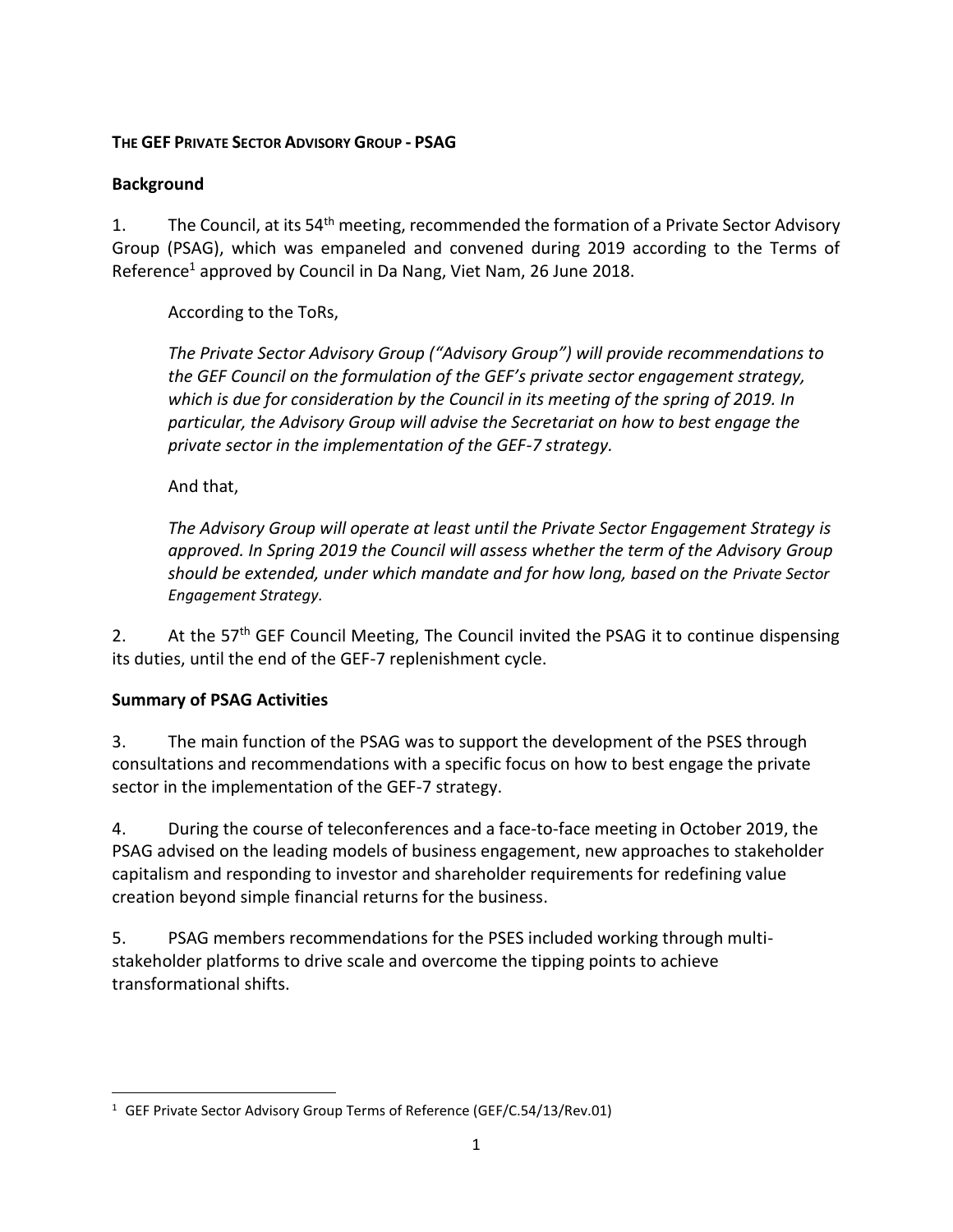6. The PSAG explored GEF's strengths and how the PSES can build on these as part of an engagement strategy. In addition, members noted GEF's weak points, discussed the findings of GEF IEO OPS6 and suggested approaches to overcome these.

7. The diverse composition of the PSAG enabled the sharing of a wide range of views but there was strong agreement about the value of engaging all scales of the private sector and notably smallholder farmers and SMEs which are responsible for lion's share of food and commodity production in developing countries and the source of most economic activities.

8. Importantly, the PSAG addressed the nature of private sector engagement with MSPs and the importance of creating a safe space for many companies to collaborate by avoiding certain commercial topics that could give rise to antitrust considerations. These elements were recorded in the appendix of the PSES.

9. Following the decision at the  $57<sup>th</sup>$  Council Meeting to extend the PSAG term, the members were invited to participate in the IEO MSME evaluation through surveys and interviews. The PSAG members include representation from the MSME sector and companies reliant on MSMEs and their value chains and were consulted on the types of interventions that engage MSMEs, the extent to which they have been engaged, and the environmental, social, and economic outcomes of these interventions. PSAG members were also consulted on the factors that influence the extent of MSME engagement and how the GEF can more effectively engage MSMEs.

10. The GEF's COVID-19 Response Taskforce worked with members of the GEF PSAG representatives from the fields of infrastructure and energy to agricultural commodities from a smallholder and multinational perspectives. Participants shared the challenges they have experienced in global markets and trade, the principles of a "build back better" approach and the role of the private sector can play in supporting hygiene and personal protection measures in developing countries, especially in remote and regional communities. In addition, business responses to the *One Health* approach and the challenge of policies which still favor conventional business models over new models that incentivize the related environmental and health outcomes.

11. As part of the development of the GEF-8 Strategy, the PSAG members participated in the GEF Technical Advisory Group (TAG) meetings covering cluster and cross-cutting themes in Sustainable Cities and Urban Systems, private sector engagement, the *One Health* group, Greening of Globally Significant Supply Chains that Rely on Chemicals, Blended Finance, Food Systems, Biodiversity Conservation and Sustainable Use Post-Aichi and Supporting Decarbonization Pathways to Achieve Net-Zero by 2050.

12. The PSAG contributions supported findings that the GEF needs to consider longer-term goals, that align with business ambition and aspire to go beyond GEF-8 targets by emphasizing connectivity, linkages and the recognition of 2030 and 2050 targets. PSAG participants also emphasized that GEF themes are interlinked as drivers of transformation: land use, climate change, biodiversity, pollution in support of the integrated approach. In addition, members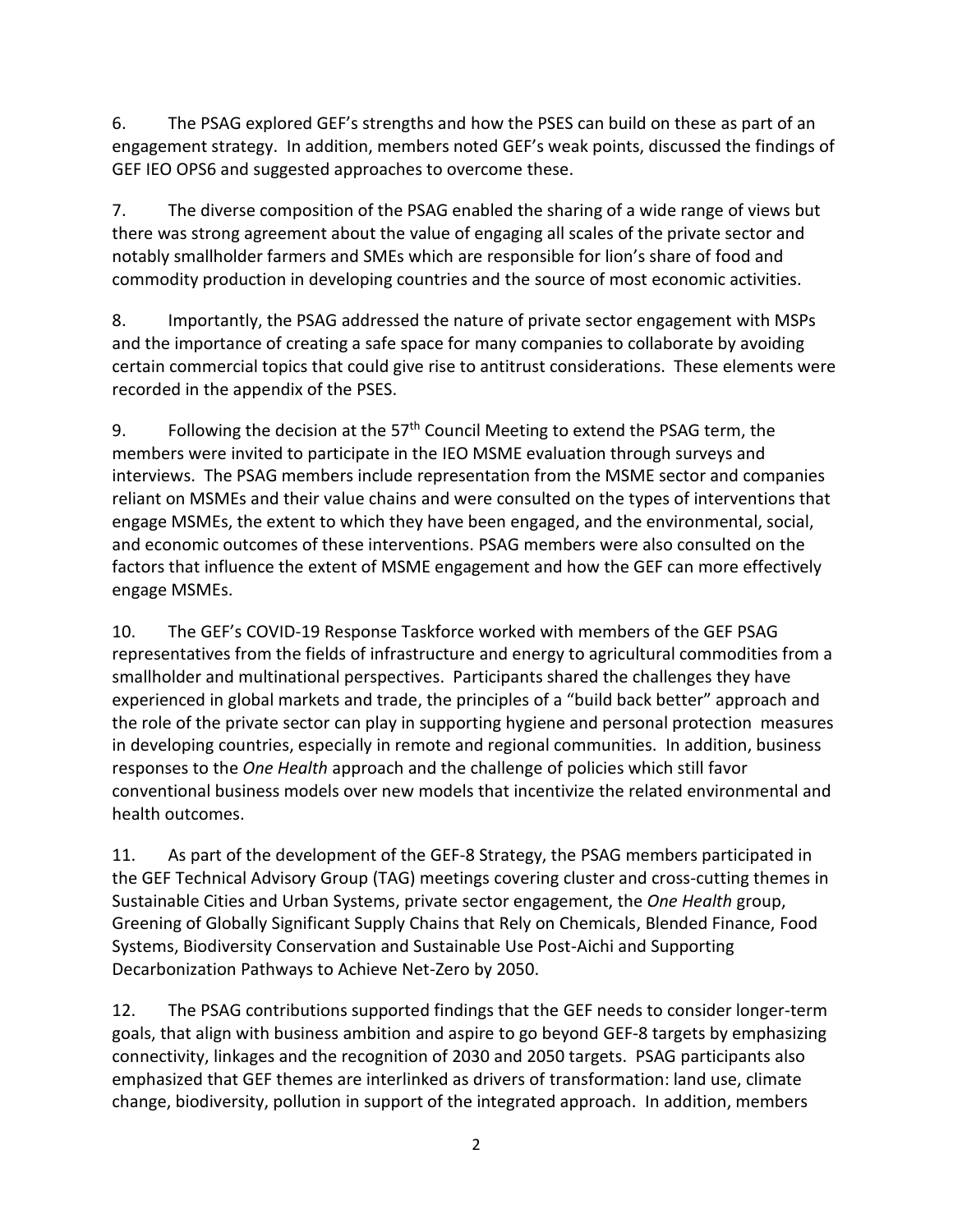noted strongly that there is a need to transform human relations with nature through financing and systems transformation along with social and economic change.

13. In May 2021, the members of the PSAG joined a two-day workshop with the STAP on *Mainstreaming Biodiversity: perspectives from the private sector*. Private sector consultations from a diverse range of companies and sectors that were identified as having major impacts and dependencies on nature (oil and gas, forestry, food systems, agri-commodities, materials, chemicals infrastructure, consumer brands) explored how nature and biodiversity is factored into both private sector long-term strategies and short-term decision-making. Participants also discussed what governments and the GEF could do to advance nature-positive development by business, including natural capital accounting, the challenge of economic development in biodiversity rich countries, consistency in policies between ministries, harmonization of regulations across geographies and subsidy reform.

14. During the course of GEF-7, members of the PSAG actively participated in person during GEF events including Council Meetings, UNCCD COP 14 in Delhi and the UNFCCC COP 27 in Glasgow

15. The COVID-19 pandemic reduced the number of opportunities for face-to-face meetings and engagements during GEF-7 cycle with most consultations being held in the online teleconference format.

16. Appendix I *PSAG Meetings in the GEF-7 Cycle* documents all of the PSAG meetings and engagements during the term.

### <span id="page-5-0"></span>**The Role of the PSAG in GEF-7 and GEF-8 Transition**

17. The contributions from PSAG meetings and workshops have supported the GEF Partnership's engagement with the private sector and provided strategic insights in the development of the PSES, IEO evaluation into the SME sector, responses to the COVID-19 pandemic, the GEF's TAG meetings in setting objectives for the GEF-8 programming directions and STAP's work on mainstreaming biodiversity.

18. During the course of GEF-7, the PSAG tracked on a path from its original role and TOR to advise on the development of the PSES towards more thematic focused consultations that draw on the specific skill sets, representative constituency contexts and expertise of the PSAG members, in response to the changing needs of the GEF partnership throughout GEF-7 cycle.

19. Since the original TORs and extended term of the PSAG have come to a conclusion in GEF-7, the GEF partnership will continue to benefit from private sector advisory and knowledge exchange opportunities with private sector partners through the GEF-8 period. Following the recent trend established during GEF-7 in seeking specialist expertise, subject matter experts from the private sector will be convened through an informal private sector advisory network in support of GEF-8's Integrated Programs and other initiatives to address specific issues and guidance related to optimizing the private sector's contribution to the GEBs. The network would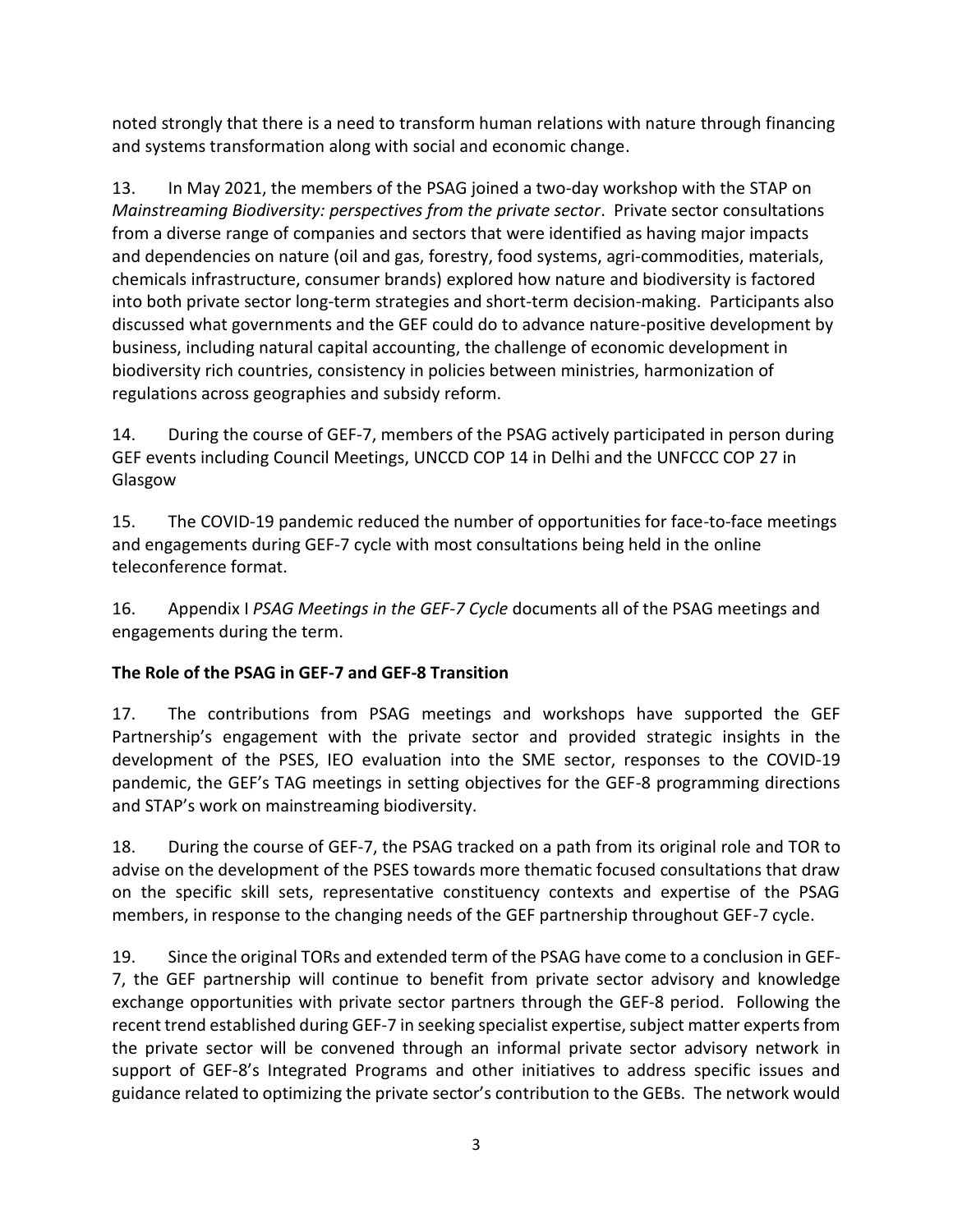also be available to the GEF Partnership and support the STAP, the GEF IEO, countries, the CSO Network and Agencies in their work with the private sector.

20. The work of the PSAG will be replaced by a broader but informal private sector advisory network that will be constituted with representatives from key sectors relevant to the GEF-8 IPs and other initiatives, including commodity production, trade, brands, retail, infrastructure, energy and utilities, materials and chemicals, ICT, transport and tourism and the financial sector, including the capital markets. Overall, it will be critical to ensure a broad representation of private sector expertise, including from the global south and from MSMEs. It will likewise be crucial to consider a balanced composition in terms of gender and geographical coverage. Network contributors will be identified by the GEF Secretariat, the STAP, from GEF Agencies, the GEF CSO network and countries.

21. The database of network members will be managed by the GEF Secretariat as a single point of contact for efficient communications and to ensure it is regularly updated. The database will be organized according to theme, region and sector and will record advisors' areas of expertise, availability and history of contributions.

22. Private sector advisory groups formed from the network will be informal and will function according to the Chatham House rule to foster a free and open exchange of ideas, consultation and feedback.

23. There are no budget implications for the private sector advisory network beyond existing administrative arrangements.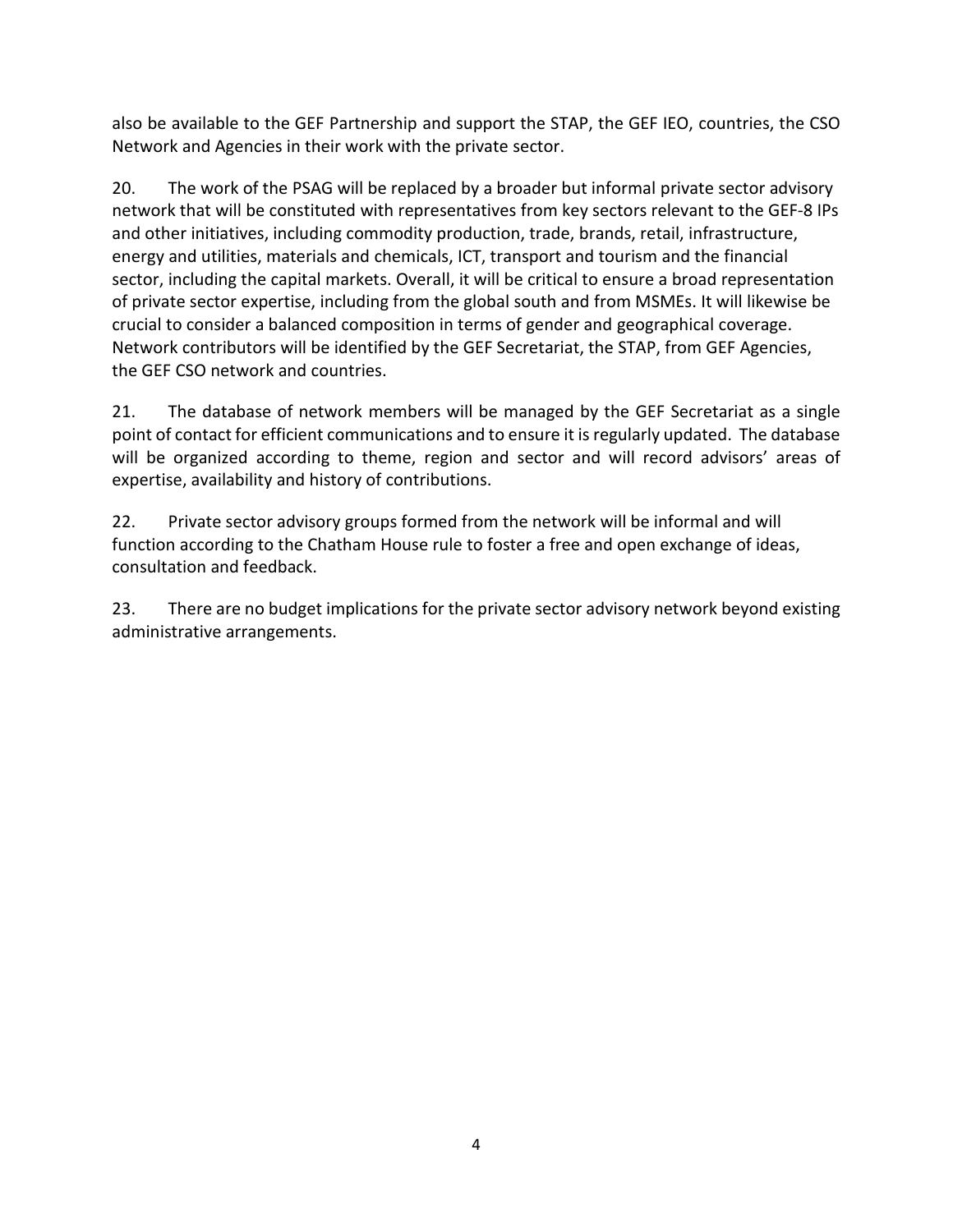# <span id="page-7-0"></span>**APPENDIX I SUMMARY OF PSAG MEETINGS IN THE GEF-7 CYCLE**

| <b>Date</b>         | <b>Purpose of Meeting</b>                | <b>Main Discussion Items</b>                                                                                                                                                                                                                                                                                                                                                                                    |
|---------------------|------------------------------------------|-----------------------------------------------------------------------------------------------------------------------------------------------------------------------------------------------------------------------------------------------------------------------------------------------------------------------------------------------------------------------------------------------------------------|
| 15-29 July 2019     | Individual PSAG member calls             | Explanation of the PSAG ToRs<br>- Development of the agenda and<br>expressions of interest to present<br>topics or lead discussions                                                                                                                                                                                                                                                                             |
| 22 August 2019      | First PSAG Meeting on the<br><b>PSES</b> | - Overview of the project: outputs,<br>process and deliverables<br>Synthesis of the initial member<br>thoughts and ideas<br>Presentation of the core<br>components of the private sector<br>strategy                                                                                                                                                                                                            |
| 9 October 2019      | <b>PSAG Teleconference</b>               | Agenda planning                                                                                                                                                                                                                                                                                                                                                                                                 |
| 14 October 2019     | <b>PSAG Annual Meeting</b>               | <b>GEF CEO address to PSAG</b><br>members on systemic<br>transformation<br>Members' presentations on topics<br>of relevance to GEF-7<br>Concepts of shared value, purpose<br>driven business and corporate<br>leadership<br>Addressing the relative scales of<br>private sector engagement and<br>the SME perspective<br>Crowding in private sector<br>support and the value of multi-<br>stakeholder platforms |
| 15 November<br>2019 | <b>GEF Agency and PSAG</b><br>meeting    | Overview of the PSAG and the GEF<br>Agencies - role and<br>responsibilities<br>Objectives of the private sector<br>engagement strategy<br>An explanation and discussion of<br>the elements of the strategy $-$<br>working with platforms,<br>engagement through all levels of<br>the GEF and crowding in the<br>private sector                                                                                  |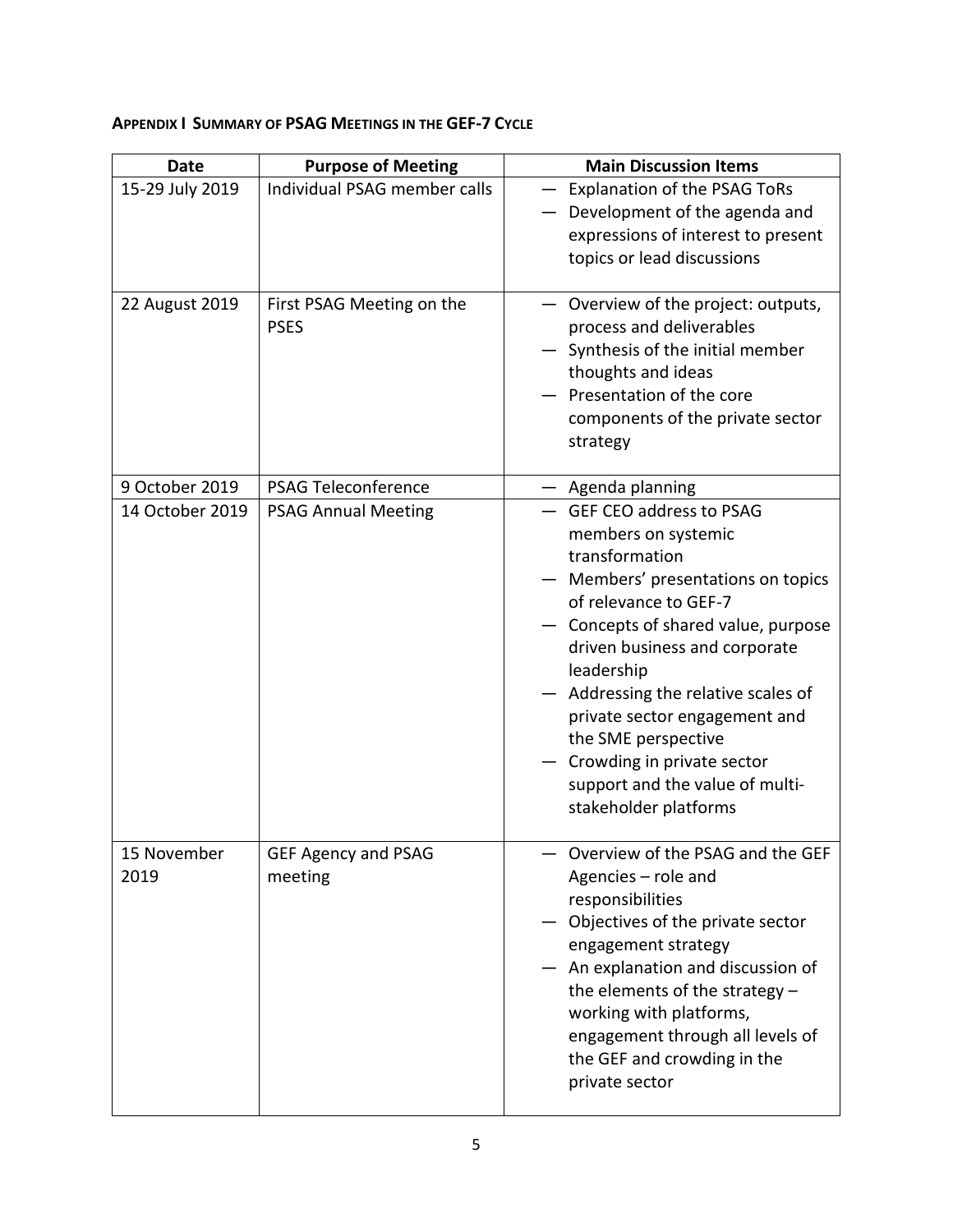| 21 July 2020          | Mid-Year PSAG Meeting                                                              | Reflections from outgoing GEF<br>CEO Naoko Ishii on her experience<br>with the GEF, her<br>transformational leadership and<br>the importance of working with<br>the private sector<br>Activities for PSAG - GEF<br><b>Independent Evaluation Office</b><br>review on smallholders/SME, the<br>GEF and the COVID-19 response                                                                                                                                                      |
|-----------------------|------------------------------------------------------------------------------------|----------------------------------------------------------------------------------------------------------------------------------------------------------------------------------------------------------------------------------------------------------------------------------------------------------------------------------------------------------------------------------------------------------------------------------------------------------------------------------|
| August 2020           | <b>GEF PSAG and IEO MSME</b><br>interviews, findings workshop                      | PSAG member interviews                                                                                                                                                                                                                                                                                                                                                                                                                                                           |
| 27 October 2020       | GEF COVID-19 Response<br><b>Taskforce Meeting</b>                                  | Recommendations from the<br>private sector in tackling the<br>causes, drivers and effects of<br>zoonotic diseases.<br>Understanding how COVID-19<br>impacted on company strategies<br>related to nature and biodiversity<br>- has COVID-19 strengthened the<br>business case?<br>Where does business feel<br>regulation could be applied in<br>relation to the major systems<br>(food, energy, cities) and where<br>should investments be made in<br>future pandemic prevention. |
| 12 January 2021       | <b>PSAG Annual Planning Call</b>                                                   | Introduction to new GEF CEO<br><b>Carlos Manuel Rodriguez</b><br>Actions for the GEF-8<br>Replenishment, GEF Council<br>meetings 60 and 61, major COPs<br>and events (WCC, CBD COP 15,<br>UNFCCC COP 27, UNCCD COP 15).                                                                                                                                                                                                                                                          |
| 8-12 February<br>2021 | <b>GEF Technical Advisory Group</b><br>(TAG) meetings                              | TAG meetings across the major<br>GEF themes and focal areas.                                                                                                                                                                                                                                                                                                                                                                                                                     |
| 5-6 May 2021          | <b>STAP Mainstreaming</b><br>Biodiversity: perspectives<br>from the private sector | STAP mainstreaming biodiversity<br>two-day workshop                                                                                                                                                                                                                                                                                                                                                                                                                              |